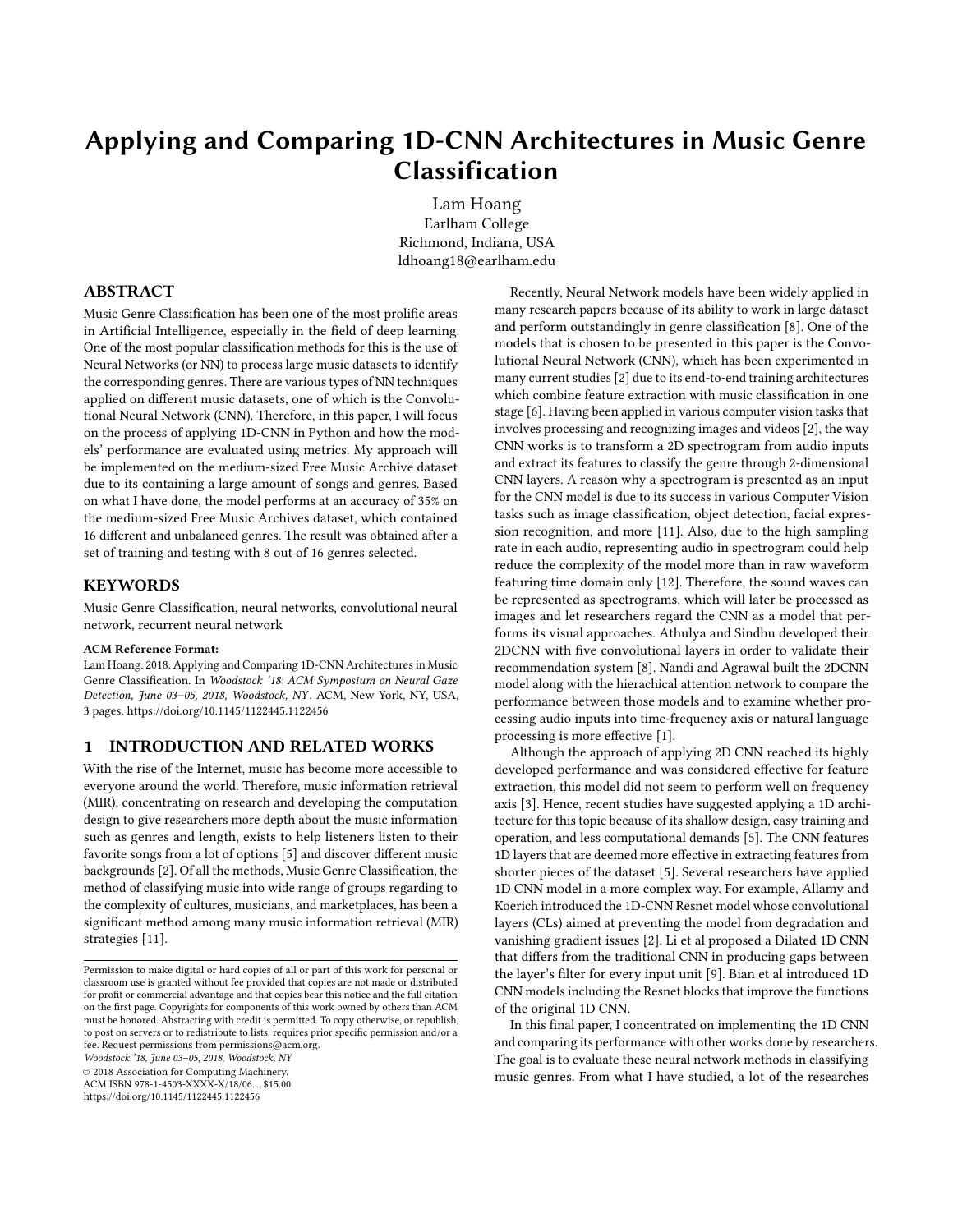Woodstock '18, June 03–05, 2018, Woodstock, NY Lam Hoang

used GTZAN dataset as the primary music dataset to be experimented with the 1DCNN; therefore, what I intended to do was to experiment the 1D CNN model on a different dataset. I selected the FMA dataset because it contains different dataset sizes (large, medium, small), which encourages me to explore more and compare the performance of my model against those from various research papers.

# 2 DESIGN AND IMPLEMENTATION

The Design and Implementation introduce the sketch of my design and how I implemented them using software.





# 2.1 Dataset

A medium version of Free Music Archive (FMA) was used for this project. This version contains 25,000 tracks from 16 unbalanced genres, each has a length of 30 seconds [\[4\]](#page-2-10). The FMA dataset, built in 2017, is suitable for music genre classification thanks to providing clear genre information (for example, specified sub-genre in a track), having a music genre hierarchy, and being updated with high audio quality [\[4\]](#page-2-10).

## 2.2 Preproccessing and Feature Extraction

For this stage, a Python library called Librosa [\[10\]](#page-2-11) was deployed to take the audio file with its corresponding track id from the csv file in order to create a mel-spectrogram. Then, the features represented by the spectrogram were extracted and later fed into the 1dCNN as an input. The tracks were set with a sample rate of 22050 Hz, forming 661500 samples from 30 seconds each. Then, with a sliding window of 1024 samples, the mel-spectrogram was created with  $661500/1024 = 646$  windows and a fixed height of 128 pixels. The genres were also labeled as numerical values from 0 to 7 to represent 8 most popular genres out of 16.



Figure 2: Spectrogram of the audio sample



Figure 3: 1DCNN Diagram

# 2.3 1D Convolutional Neural Network

The 1D Convolutional Neural Network (CNN) model was built based on the architecture developed by Bian et al and it was demonstrated by Figure 3. The difference from Bian's model is that this model used a colored spectrogram with dimensions (640, 128) as an input rather than a grayscale spectrogram (128, 128). This is because the colored spectrogram was apparent enough to spot the intensity of amplitudes and frequencies in tracks. The tool to initiate the model is a Python library called Keras [\[7\]](#page-2-12) and it was done on Jupyter Notebook. A spectrogram of dimension (646, 128) served as an input and it was passed along 5 convolutional layers, each of which had a kernel size of 3 and a stride size 1, to begin the classification process. Several max-pooling layers were embedded between the output of one 1D CNN layer to another. The maxpooling layers with sizes 4 were placed between each of the first 3 1D layers. A max-pooling layer of size 2 was placed after the fourth convolutional layer (CL), and the final layer of size 1 was placed after the last CL. After the classification process, a flatten layer processed the prediction information, which were used to produce a softmax output layer.

## 2.4 Classification

The model was initiated by taking Adam as an optimizer function. ReduceLRonPlateau was used to decrease the learning rate when metrics "accuracy" or "val-accuracy" cease improving. To make models work, a batch size needed to be defined in order to bring the input at every epoch of training. An epoch is understood to be an iteration along the whole dataset and, for this experiment, the epoch was set to 50 so that the computer would be less struggling to proceed the training model than with lesser epoch [\[5\]](#page-2-1). After the training, the model was saved using Keras function. All training process was done by using Python library Tensorflow [\[13\]](#page-2-13).